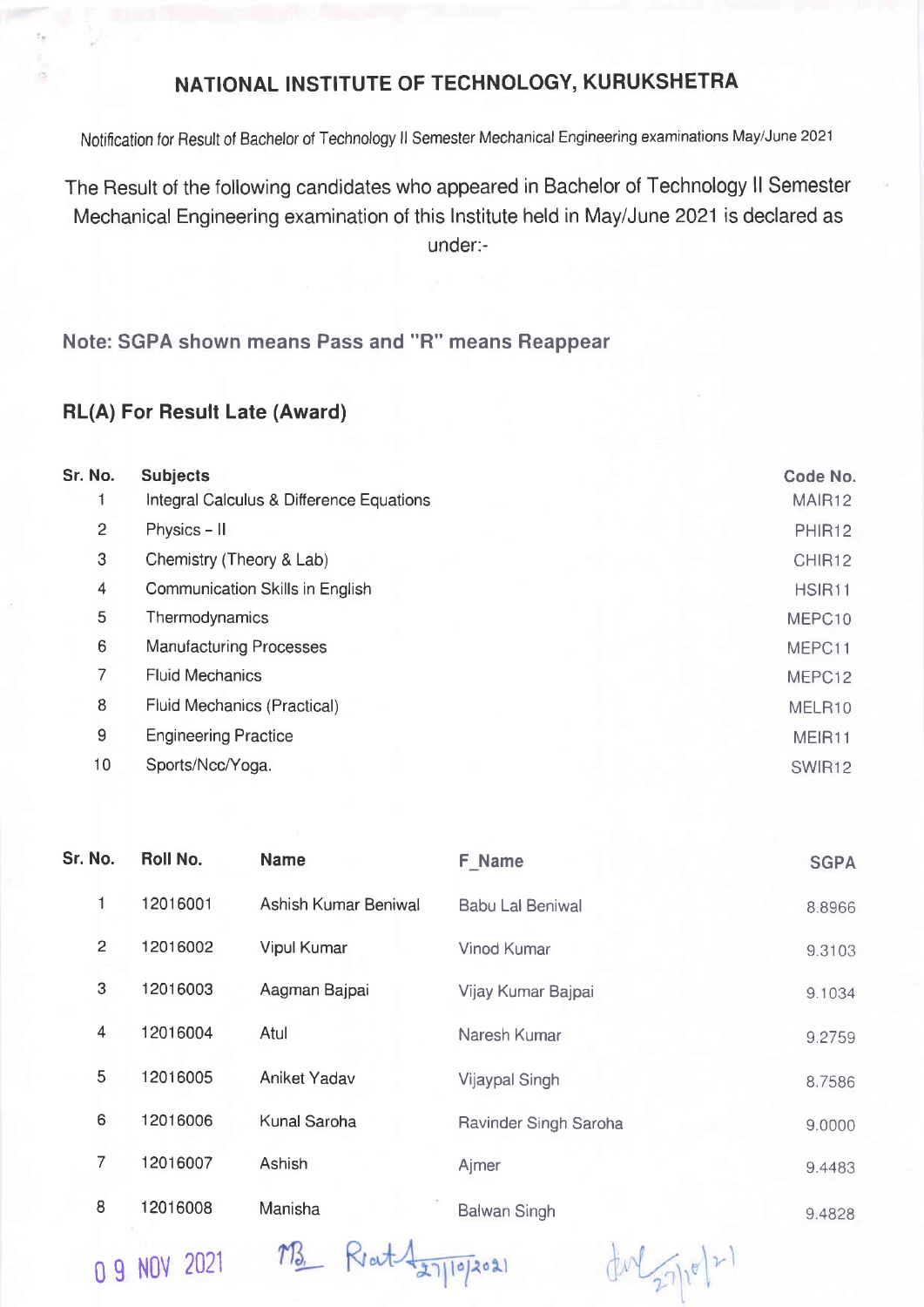| Sr. No.          | Roll No. | <b>Name</b>           | F Name                   | <b>SGPA</b> |
|------------------|----------|-----------------------|--------------------------|-------------|
| $\boldsymbol{9}$ | 12016009 | Nav Doshi             | Jitendra Doshi           | 9.2759      |
| 10               | 12016010 | <b>Ritik</b>          | Madan Lal                | 9.4828      |
| 11               | 12016011 | Prince                | Rajesh Kumar             | 8.8966      |
| 12               | 12016012 | <b>Vineet Thory</b>   | Harish Kumar Thory       | 8.8276      |
| 13               | 12016013 | Varun                 | Mahesh Kumar             | 8.8276      |
| 14               | 12016014 | Nunna Jayasri         | Nunna Yesu Babu          | 9.0690      |
| 15               | 12016015 | <b>Prince Kumar</b>   | Prabhakar Prasad Gupta   | 9.1724      |
| 16               | 12016016 | Bathula Anil Kumar    | Bathula Bharath Kumar    | 8.5517      |
| 17               | 12016017 | Mokshit Kamra         | Mahesh Kumar             | 9.3793      |
| 18               | 12016018 | <b>Keshav Mittal</b>  | Vijender Kumar           | 9.4138      |
| 19               | 12016019 | Pawan                 | Hansraj                  | 8.2069      |
| 20               | 12016020 | Sahil Kumar           | Ajmer Singh              | 9.0000      |
| 21               | 12016021 | Shanky Upadhyay       | Mukesh Kumar Upadhyay    | 7.9310      |
| 22               | 12016022 | Nitin Kumar           | Lichhman                 | 9.0345      |
| 23               | 12016023 | Deepak                | Suresh Kumar             | 9.2069      |
| 24               | 12016024 | Lakshay Dutt Sharma   | Kartik Dutt Sharma       | 8.8966      |
| 25               | 12016025 | Aniruddha Singh Dangi | Santosh Singh            | 8.7586      |
| 26               | 12016026 | Atul                  | Rajesh Kumar             | 9.7931      |
| 27               | 12016027 | Mandeep Kumar         | Surender                 | 8.4138      |
| 28               | 12016028 | Dev Nehra             | Sunil                    | 9.3793      |
| 29               | 12016029 | Jay Lokhande          | <b>Bhagavat Lokhande</b> | 8.9655      |
| 30               | 12016030 | Devesh Choudhary      | Manoj Kumar              | 8.9655      |
| 31               | 12016031 | Khushi Saxena         | Ramesh Saxena            | 9.0345      |
| 32               | 12016032 | Rahul                 | Devender Singh           | 8.8966      |
| 33               | 12016033 | Yogesh Kumar          | Subhash Chand            | 9.4138      |
| 34               | 12016034 | Harsh Yadav           | Ramanand                 | 9.5172      |
|                  |          |                       |                          |             |

0 9 NOV 2021 M3. Krat 27/10/2021

 $f^{\mu\nu}$  27/10/21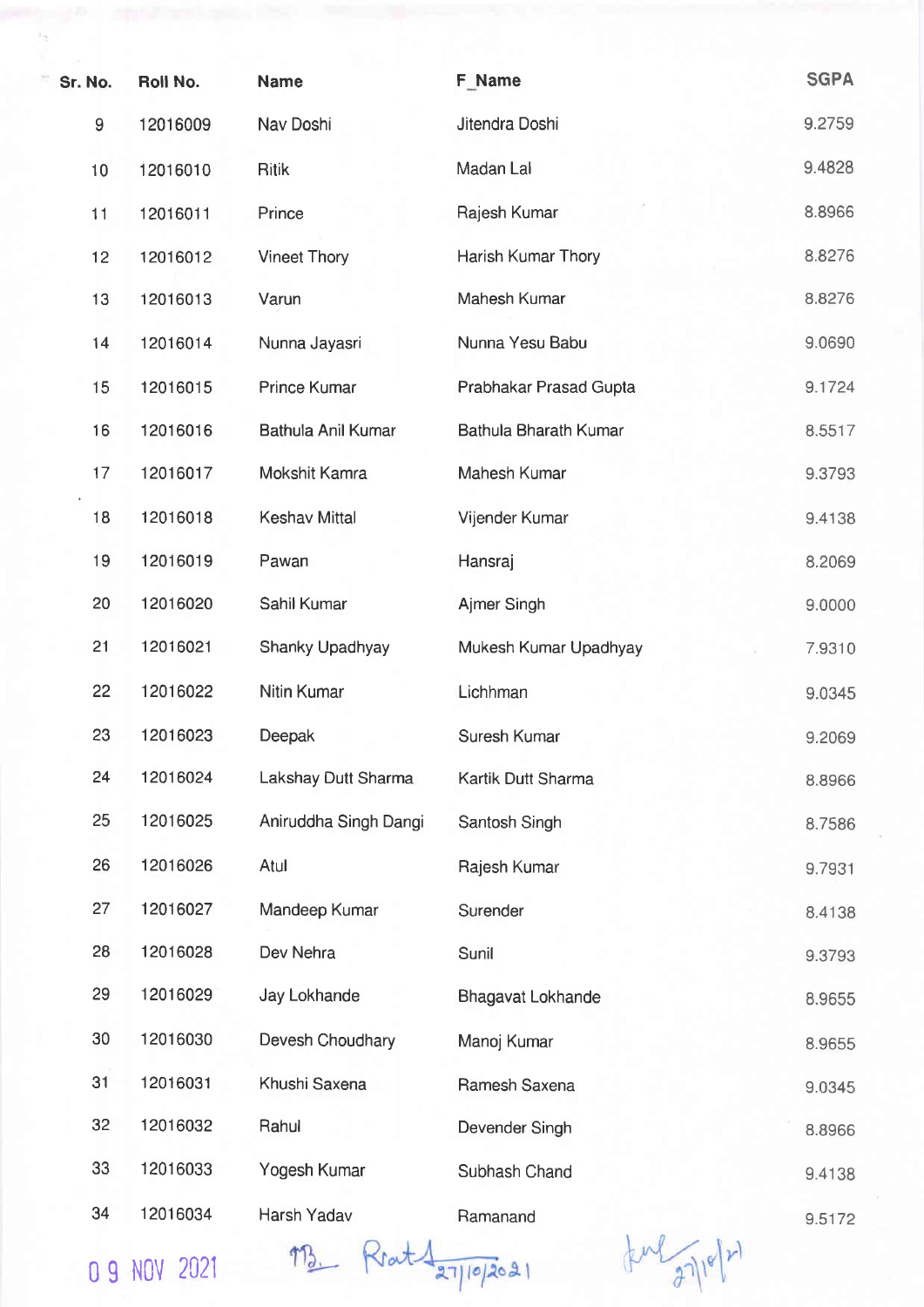| Sr. No.     | Roll No. | <b>Name</b>            | F Name                 | <b>SGPA</b>                                          |
|-------------|----------|------------------------|------------------------|------------------------------------------------------|
| 35          | 12016035 | Sahil                  | Rajesh Kumar           | 9.3448                                               |
| 36          | 12016036 | Mohit                  | Sanjay Sharma          | 9.0000                                               |
| $\times$ 37 | 12016037 | Sukriti Sharma         | Anil Kumar Sharma      | $Re.$ CHIR12 ( $Int + End$ )<br>$MEPC10$ (Int + End) |
| 38          | 12016038 | Abhishek Kumar         | Narendra Kumar         | 8.7586                                               |
| 39          | 12016039 | Kumkum Nagar           | <b>Premchand Nagar</b> | 9.3103                                               |
| 40          | 12016040 | Yeredla Karnakar Reddy | Yeredla Chinnapa Reddy | 8.9310                                               |
| 41          | 12016041 | Avinash Gena           | Rajendra Singh Gena    | 9.0345                                               |
| 42          | 12016042 | Abhishek Kargeti       | Naveen Chandra Kargeti | 8.5862                                               |
| 43          | 12016043 | Shakshit               | Kulwant Rai            | 9.2414                                               |
| 44          | 12016044 | Parul Jain             | Rajesh Jain            | 9.2069                                               |
| $\sim$ 45   | 12016045 | Rahul Meena            | Mukesh Kumar Meena     | Re. CHIR12 (Int + End)                               |
| 46          | 12016046 | Sachin                 | Subhash Chander        | 8.9310                                               |
| 47          | 12016047 | Shahnaj Bano           | Majeed Khan            | 8.2414                                               |
| 48          | 12016048 | Aman Kumar             | Naresh                 | 8.5862                                               |
| 49          | 12016049 | Harsh Kumar            | Subhash Chandra        | 7.6207                                               |
| 50          | 12016050 | Himanshu Singhal       | Surender Kumar         | 9.3793                                               |
| 51          | 12016051 | Neeraj Kumar           | <b>Arvind Kumar</b>    | 9.1379                                               |
| 52          | 12016052 | Rakesh Choudhary       | Shankar Lal Choudhary  | 8.6207                                               |
| 53          | 12016053 | Chatla Jayasri         | Chatla Sudhakar        | 8.4483                                               |
| 54          | 12016054 | Ankush                 | Rajbir                 | 9.4138                                               |
| 55          | 12016055 | <b>Nisha</b>           | Jaibir                 | 9.5517                                               |
| 56          | 12016056 | Ankit Chauhan          | Ajay Kumar             | 8.8966                                               |
| 57          | 12016057 | Akash                  | Ajay Singh             | 8.8966                                               |
| 58          | 12016058 | Gourav Kumar           | Rajesh Kumar           | 9.3448                                               |
| 59          | 12016059 | Sambhav Jain           | Sudhir Jain            | 8.6897                                               |

09 NOV 2021 M2 Rrat 1 27/19/2021

kul 27/10/21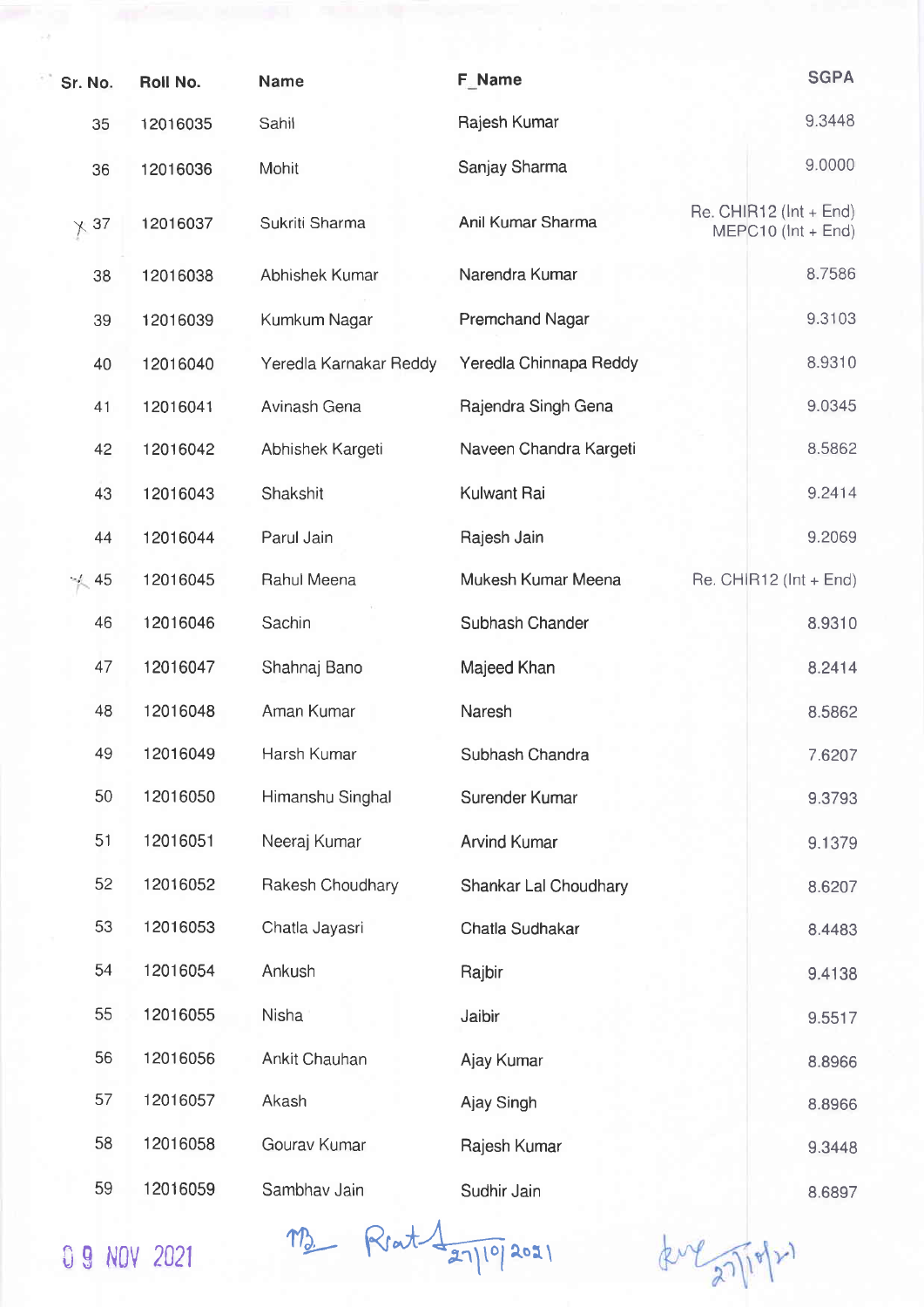| Sr. No. | Roll No. | <b>Name</b>              | F Name                     | <b>SGPA</b>                |
|---------|----------|--------------------------|----------------------------|----------------------------|
| 60      | 12016060 | Dinesh                   | Shri Bhagwan               | 9.1034                     |
| 61      | 12016061 | Chirag Etarvi            | Pramod Etarvi              | 9.0690                     |
| 62      | 12016062 | Himanshu                 | Rajesh Kumar               | 8.7241                     |
| 63      | 12016063 | G Krishn Iyer            | N Gopala Krishnan Iyer     | 8.3793                     |
| 64      | 12016064 | Yashvi Verma             | Surender Kumar             | 8.4483                     |
| 65      | 12016065 | Nitin                    | Suresh                     | 9.1034                     |
| 66      | 12016066 | Payal Meena              | Ramkhilari Meena           | 9.3448                     |
| 67      | 12016067 | Yashwant Raj             | Vijayendra Kumar           | 8.2414                     |
| 68      | 12016068 | Danda Aditya Pavan Kumar | Danda Uma Maheswara<br>Rao | 9.1034                     |
| 69      | 12016069 | Nisha Bairwa             | Raghuvir Bairwa            | 8.5172                     |
| 70      | 12016070 | Vinay Saini              | <b>Surender Singh</b>      | 9.2414                     |
| 71      | 12016071 | Anmol Kumar Sharma       | Manoj Kumar Sharma         | Re. MEPC10 ( $Int + End$ ) |
| 72      | 12016072 | Himanshu Kumar           | <b>Vinod Kumar</b>         | 9.6207                     |
| 73      | 12016073 | <b>Atul Bisht</b>        | Kamal Singh Bisht          | 9.1379                     |
| 74      | 12016074 | Tanuj Sangwan            | Anil Sangwan               | 9.0345                     |
| 75      | 12016075 | Aayush Chouhan           | Manoj Chouhan              | 8.4828                     |
| 76      | 12016076 | Netinti Venkata Ramana   | Netinti Lakshmayya         | 9.4483                     |
| 77      | 12016077 | Prashant Kumar           | Panna Lal                  | 8.7931                     |
| 78      | 12016078 | Itresh Kumar             | Vijay Kumar                | 8.4138                     |
| 79      | 12016079 | Patchala Soumya Renu     | Patchala Raju              | 9.1034                     |
| 80      | 12016080 | Raghav Chugh             | Punit Chugh                | 9.1724                     |
| 81      | 12016081 | Akshay                   | Sushil Kumar               | 8.0690                     |
| 82      | 12016082 | Nishchal                 | Rajender Kumar             | 8.4138                     |
| 83      | 12016083 | Neeraj                   | Ravinder Pal               | 9.1724                     |
| 84      | 12016084 | Vivek Saini              | Nitesh Kumar Saini         | 8.6897                     |

0 g llov 202t

Mrs. Reat despropries

den 2 27/10/21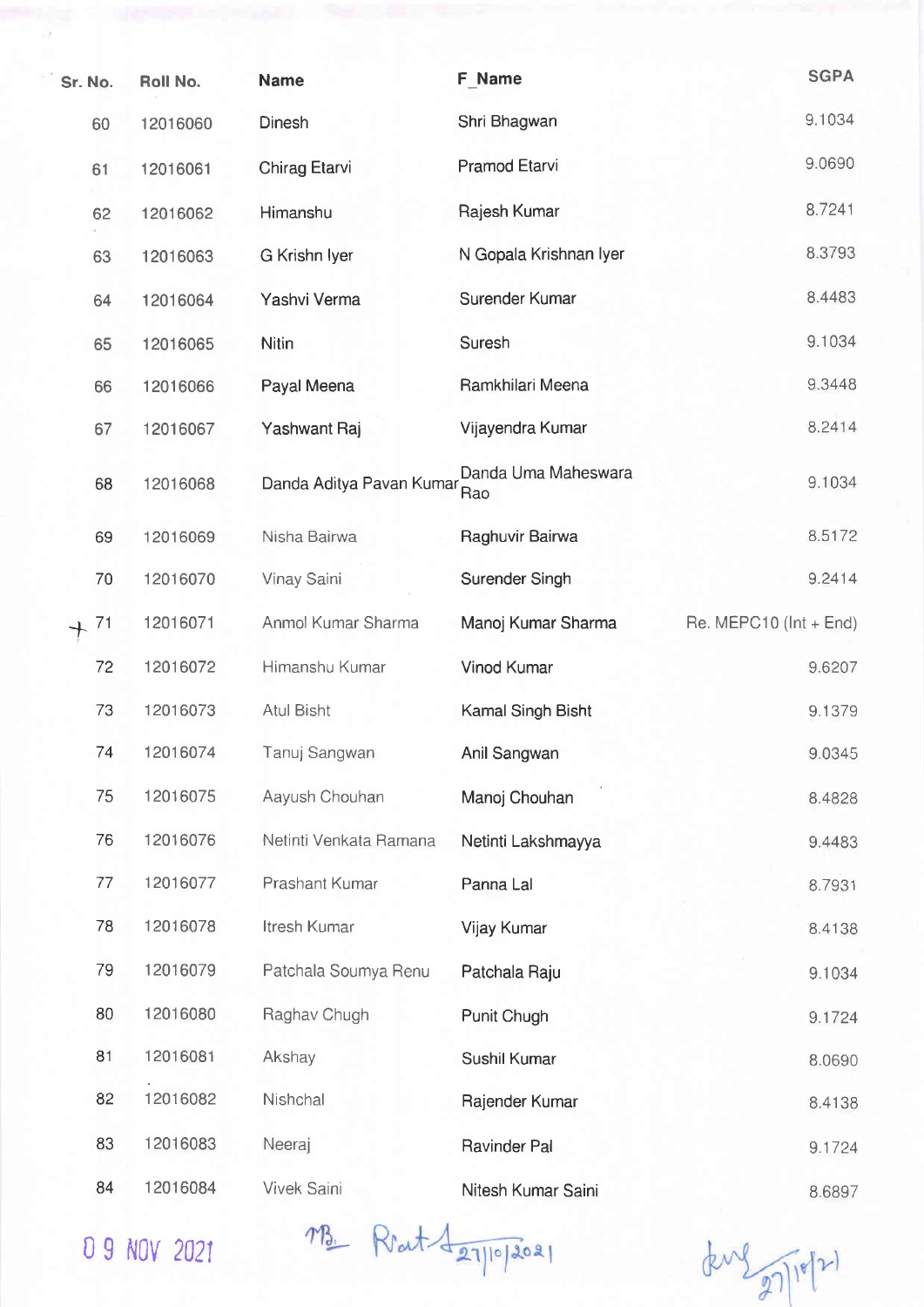| Sr. No.    | Roll No. | <b>Name</b>                        | F Name                   | <b>SGPA</b>                                                                     |
|------------|----------|------------------------------------|--------------------------|---------------------------------------------------------------------------------|
| 85         | 12016085 | Vanni                              | <b>Arvind Dalal</b>      | 9.5862                                                                          |
| 86         | 12016086 | Saurabh                            | Dhrambir                 | Re. MEPC11 (End)                                                                |
| 87         | 12016087 | <b>Ritu Devi</b>                   | Ramesh Kumar             | 8.9655                                                                          |
| 88         | 12016088 | <b>Vishal</b>                      | Roshan Lal               | 9.0690                                                                          |
| 89         | 12016089 | Harshit Tomar                      | Jitender Singh Tomar     | 9.0690                                                                          |
| 90         | 12016090 | Mohammad Ahmad Maaz                | M Z A Rafiquee           | 9.0345                                                                          |
| 91         | 12016091 | <b>Shivam Dhull</b>                | Ram Phal                 | 9.3103                                                                          |
| 92         | 12016092 | Varun Verma                        | Santosh Kumar Verma      | 8.9655                                                                          |
| 93         | 12016093 | Gaurav Kumar Jha                   | Bhavesh Jha              | 8.9310                                                                          |
| 94         | 12016094 | Mishank Kumar                      | Mukesh Kumar             | 9.4828                                                                          |
| 95         | 12016095 | Thatiparthi Vijay Vardhan<br>Reddy | Thatiparthi Brahma Reddy | 9.5172                                                                          |
| 96         | 12016096 | Shubham Dalmia                     | Chander Parkash          | 9.0345                                                                          |
| 97         | 12016097 | <b>Tushar Kaushik</b>              | Davender Kaushik         | 9.6552                                                                          |
| 98         | 12016098 | Yash Agarwal                       | Rajeev Agarwal           | 9.2069                                                                          |
| 99         | 12016099 | Adrika Raj                         | Anil Kumar Barnwal       | 9.2069                                                                          |
| 100        | 12016100 | Deepak Kumar                       | Vinod Kumar              | 8.7241                                                                          |
| 101        | 12016101 | Mukul Raghav                       | Rajesh Kumar             | 9.4483                                                                          |
| 102        | 12016102 | Koilada Bindu Madhava              | Koilada Naga Ramu Naidu  | 8.8276                                                                          |
| 103        | 12016103 | <b>Rohit Gupta</b>                 | Yogesh Gupta             | 9.5517                                                                          |
| 104        | 12016105 | <b>Siddhant Vasisth</b>            | Sandeep Kumar            | 9.5862                                                                          |
|            |          |                                    |                          | Re. $HSIR11$ (Int + End)<br>MEIR11 (End) MAIR12<br>(End) PHIR12 (End)           |
| 105<br>$+$ | 12016106 | Nitin Yadav                        | Sudhir Kumar             | CHIR12 (Int + End)<br>MEPC11 (End) MEPC12<br>(End) MELR10 (End)<br>MEPC10 (End) |
| 106        | 12016107 | Amandeep Sehrawat                  | Jagdeep Sehrawat         | 8.8966                                                                          |
| 107        | 12016108 | Rithika Goddilla                   |                          |                                                                                 |
|            |          |                                    | <b>G Raghunath Reddy</b> | 9.5517                                                                          |

 $\sqrt{27151}$ 

 $t Rvat 427/10/2021$ 

0 9 NOV 2021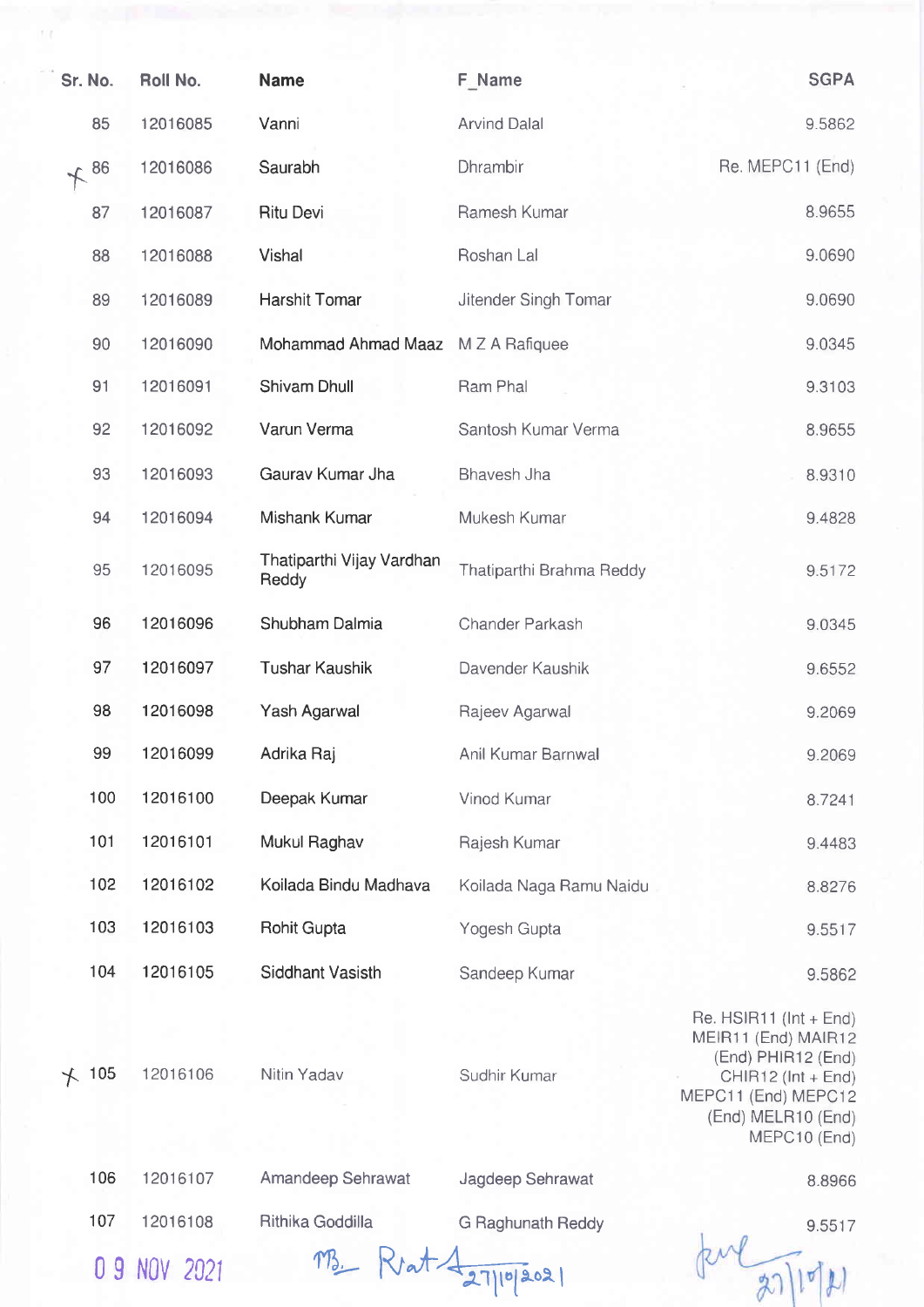| Sr. No. | Roll No. | <b>Name</b>             | F Name                 | <b>SGPA</b>      |
|---------|----------|-------------------------|------------------------|------------------|
| 108     | 12016109 | Aquib Jamal             | Sarfaraz Ahmad         | 8.7931           |
| 109     | 12016110 | Ananya                  | Rajesh Ahuja           | 9.3448           |
| 4110    | 12016111 | Rahul Rabia             | Surender Kumar         | Re. MEPC10 (End) |
| 111     | 12016112 | Vinay Khandelwal        | Budhi Prakash Gupta    | 9.0000           |
| 112     | 12016113 | Chinmay Mahajan         | Akhil Mahajan          | 8.8621           |
| 113     | 12016114 | Arnav Roy               | Subhash Chandra Roy    | 9.2069           |
| 114     | 12016115 | <b>Vivek</b>            | Rajender Kumar         | 9.2414           |
| 115     | 12016116 | Raj Aryan               | Prakash Chaudhary      | 8.9310           |
| 116     | 12016118 | Bhut Shubham Kishorbhai | Kishorbhai             | 9.3793           |
| 117     | 12016119 | Vaibhav Dharmani        | Ramesh Dharmani        | 9.2759           |
| 118     | 12016120 | Preetham A              | A V S S S Sarma        | 8.4828           |
| 119     | 12016121 | Vipul Goyal             | Mukesh Goyal           | 9.3793           |
| 120     | 12016122 | Aayush Tyagi            | Manoj Kumar Tyagi      | 9.0690           |
| 121     | 12016123 | Sahil                   | Maan Singh             | 9.1724           |
| 122     | 12016124 | Kshitij Kumar           | Rahul Kumar            | 8.9310           |
| 123     | 12016125 | Khyatee                 | Rajinder Kumar         | 9.4828           |
| 124     | 12016127 | Sumit                   | Ram Kumar              | 9.5172           |
| 125     | 12016128 | Armaan Garg             | Sanjay Garg            | 8.9655           |
| 126     | 12016129 | Nishant                 | Naveen                 | 8.7586           |
| 127     | 12016130 | Nisha                   | Jitender               | 9.0345           |
| 128     | 12016131 | Vookey Kishyon Kumar    | Vookey Venkateswar Rao | 8.4828           |
| 129     | 12016132 | Prince Kumar            | Subhash                | 9.0690           |
| 130     | 12016133 | Dhruv                   | Ram Kumar              | 9.3103           |
| 131     | 12016134 | Dheeraj Saini           | Bhairu Ram Saini       | 9.1379           |
| 132     | 12016135 | Sunil Vishnoi           | Ghanshyam Vishnoi      | 9.1034           |
| 133     | 12016136 | Abhishek Kumar          | Ashwini Sharma         | 9.3103           |

0 9 NOV 2021

M3 Rent 127/10/2021

 $2010(2)$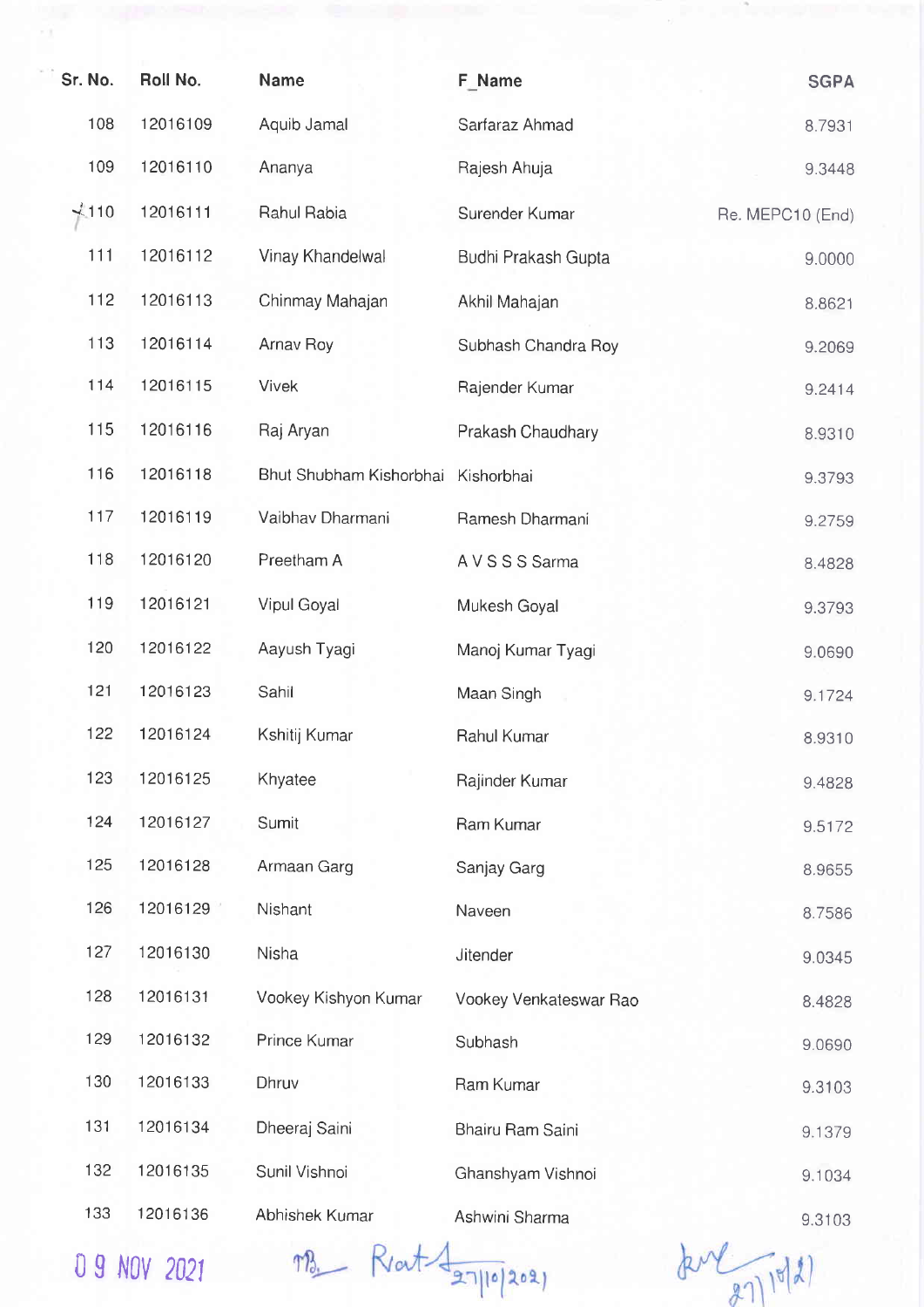| Sr. No. | Roll No. | <b>Name</b>                   | <b>F</b> Name                 | <b>SGPA</b>                                                                                                                                                                                                                    |
|---------|----------|-------------------------------|-------------------------------|--------------------------------------------------------------------------------------------------------------------------------------------------------------------------------------------------------------------------------|
| 134     | 12016137 | Surampudi Tharun              | Surampudi Suryanarayana       | 8.6552                                                                                                                                                                                                                         |
| 135     | 12016138 | Rudra Pratap Singh<br>Tanwar  | Mahendra Singh Tanwar         | 8.7241                                                                                                                                                                                                                         |
| 136     | 12016139 | Kajal                         | Rajkumar                      | 9.2414                                                                                                                                                                                                                         |
| 137     | 12016140 | Chand Singh                   | Rajpal                        | Re. $HSIR11$ ( $Int + End$ )<br>$MEIR11$ (Int + End) PHIR12<br>$(End)$ CHIR12 (Int + End)<br>MEPC11 (Int) MELR10 (Int<br>$+$ End)                                                                                              |
| 138     | 12016141 | Aditi Yadav                   | Satyapal Yadav                | 9.5517                                                                                                                                                                                                                         |
| 139     | 12016142 | Deore Dhruv Milind            | <b>Milind Deore</b>           | Re. $HSIR11$ ( $Int + End$ )<br>$MEIR11$ ( $Int + End$ )<br>$MAIR12$ ( $Int + End$ )<br>PHIR12 (Int + End) CHIR12<br>$ (Int + End) MEPC11 (Int +$<br>End) MEPC12 ( $Int + End$ )<br>$MELR10$ (Int + End)<br>MEPC10 (Int + End) |
| 140     | 12016143 | Shubham Kaushik               | Raj Singh Kaushik             | 9.0690                                                                                                                                                                                                                         |
| 141     | 12016144 | Mohd Oves Chhimpa             | Mohd Anwar Chhimpa            | 8.7241                                                                                                                                                                                                                         |
| 142     | 12016145 | Tanuj                         | Sanjay                        | 9.1724                                                                                                                                                                                                                         |
| 143     | 12016146 | Vishal Meena                  | Puran Chand Meena             | 8.6897                                                                                                                                                                                                                         |
| 144     | 12016147 | Vinay M M                     | M N Madhusudhana              | Re. $HSIR11$ ( $Int + End$ )<br>$MELR10$ ( $Int + End$ )                                                                                                                                                                       |
| 145     | 12016148 | Akhilesh Kumar Meena          | Kamal Ram Meena               | 8.8966                                                                                                                                                                                                                         |
| 146     | 12016149 | R Abinaya                     | S Ramachandran                | 9.6207                                                                                                                                                                                                                         |
| 147     | 12016150 | Nimish Raman Mital            | Pankaj Mital                  | 9.2069                                                                                                                                                                                                                         |
| 148     | 12016151 | Poorvi Chauhan                | Sanjay Singh                  | 9.3103                                                                                                                                                                                                                         |
| 149     | 12016152 | Nagubandi Kousik<br>Janardhan | Nagubandi Jagadeesh           | 8.6207                                                                                                                                                                                                                         |
| 150     | 12016153 | <b>Aziz Ahmed</b>             | Kalamuddin Ahmed              | 8.6207                                                                                                                                                                                                                         |
| 151     | 12016154 | Devendra Meena                | Gajraj Meena                  | 7.9310                                                                                                                                                                                                                         |
| 152     | 12016155 | Nagavarapu Dinesh Kumar       | Nagavarapu Taraka Rama<br>Rao | 8.6207                                                                                                                                                                                                                         |
|         |          |                               |                               |                                                                                                                                                                                                                                |

**D.9 NOV 2021** 

113\_ Ret A27/10/2021

 $(37)$  $(9)$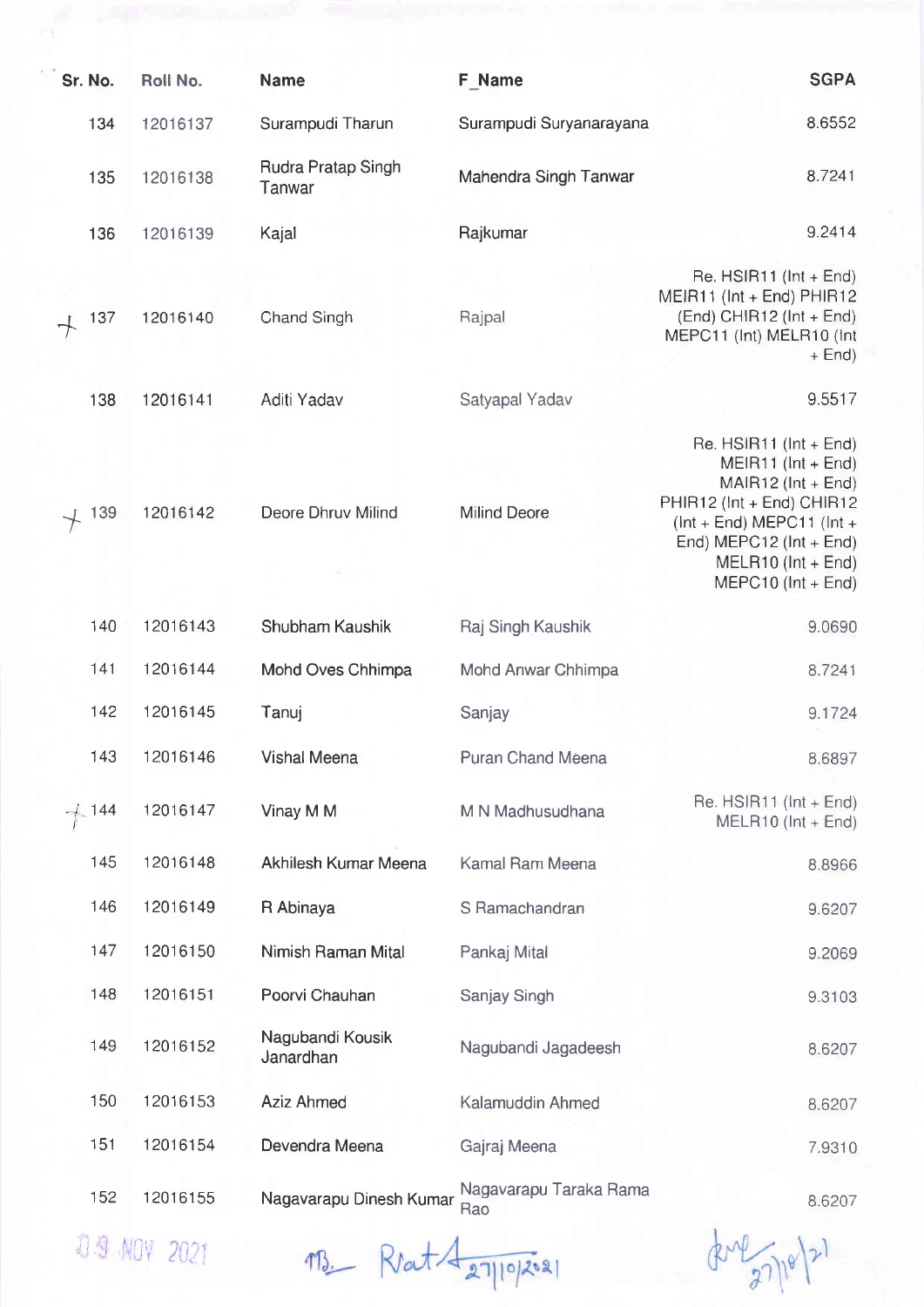| Sr. No. | Roll No. | <b>Name</b>                    | F Name                 | <b>SGPA</b> |
|---------|----------|--------------------------------|------------------------|-------------|
| 153     | 12016156 | <b>Rohit Yadav</b>             | Mahender Singh         | 9.4483      |
| 154     | 12016157 | Dharm Raj Meena                | Gokul Ram Meena        | 7.3793      |
| 155     | 12016158 | Rajan Singh                    | Mahendra Singh         | 8.4483      |
| 156     | 12016159 | <b>Bharat</b>                  | Ravinder Kumar         | 9.2069      |
| 157     | 12016160 | Harsh Tyagi                    | Amit Tyagi             | 8.8276      |
| 158     | 12016161 | Taniya Yadav                   | <b>Ashok Yadav</b>     | 9.5172      |
| 159     | 12016162 | Rachapudi Chanakya<br>Dheeraj  | Rachapudi Suresh Kumar | 9.5172      |
| 160     | 12016163 | <b>Ankit Kumar</b>             | Mahendra Meena         | 8.0690      |
| 161     | 12016164 | Neha Devi                      | Mahinder Singh         | 9.2069      |
| 162     | 12016165 | Bollinkala Uday Kiran<br>Reddy | Bollinkala Raja Reddy  | 8.0000      |
| 163     | 12016166 | Rupesh                         | Sukhbir Singh          | 9.1034      |
| 164     | 12016167 | Yogesh Kumar                   | Dayanand               | 8.6552      |
| 165     | 12016168 | <b>Bhupeksh</b>                | Vinod                  | 9.6552      |
| 166     | 12016169 | Sangam                         | Sunil Kumar            | 9.2759      |
| 167     | 12016170 | R Deekshith Naik               | R Rama Rao             | 8.6207      |
| 168     | 12016171 | Neha Rani                      | Girdhari Lal Verma     | 8.4483      |
| 169     | 12016172 | <b>Kadimisetty Rani</b>        | Kadimisetty Ramana     | 9.0690      |
| 170     | 12016173 | Sahil                          | Satish Kumar           | 8.3103      |
| 171     | 12016174 | Narender                       | Shrichand              | 8.8966      |
| 172     | 12016175 | Ninad Aditya Zutshi            | Aditya Zutshi          | 9.1724      |
| 173     | 12016176 | Abhishek Soni                  | Sanjay Kumar Soni      | 9.2414      |
| 174     | 12016177 | Priyanshu Gaur                 | Dinesh Gaur            | 9.3448      |
| 175     | 12016178 | Vaibhav Kumar                  | Amar Singh             | 8.6897      |
| 176     | 12016179 | Somya Pandey                   | Ravindra Pandey        | 8.5517      |
| 177     | 12016181 | Ojas Kandpal                   | Hem Chandra Kandpal    | 9.3793      |

 $m_1$  $N$  at  $\frac{4}{97||0|}$  202

 $knl_{\mathcal{Z}}\eta_{\lbrack n\rbrack^{\mathcal{Z}}}$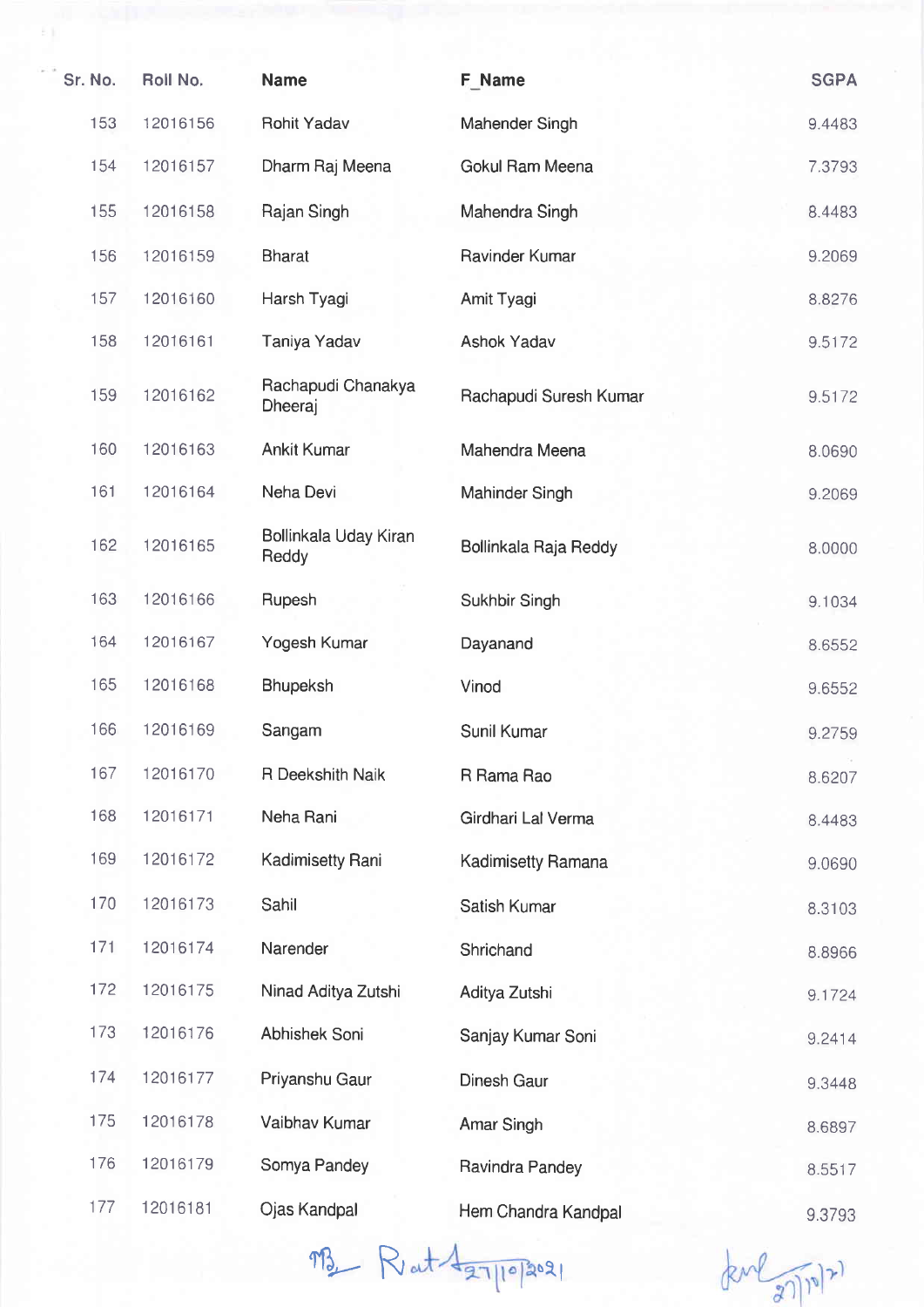| Sr. No. | Roll No. | <b>Name</b>                       | <b>F</b> Name                | <b>SGPA</b> |
|---------|----------|-----------------------------------|------------------------------|-------------|
| 178     | 12016182 | <b>Avtans Dixit</b>               | <b>Abhinav Dixit</b>         | 9.0345      |
| 179     | 12016183 | Harsh Kumar                       | Virender Kumar               | 9.4138      |
| 180     | 12016184 | Aman Khandelwal                   | Narendra Gupta               | 9.1034      |
| 181     | 12016186 | Himanshu Gupta                    | Ramakant Gupta               | 8.7931      |
| 182     | 12016187 | Karanveer Singh Jayas             | Raj Kumar Singh              | 8.5862      |
| 183     | 12016188 | <b>Hemant Meena</b>               | Alaram Meena                 | 8.8276      |
| 184     | 12016189 | <b>Banoth Nikhil Kumar</b>        | <b>B</b> Humla               | 8.6552      |
| 185     | 12016190 | Arti Kumari                       | Meher Singh                  | 9.5172      |
| 186     | 12016191 | Kushagra Rao                      | Naresh Kumar Yadav           | 9.3448      |
| 187     | 12016192 | Kavya Maheshwari                  | Vijay Kumar Maheshwari       | 9.3793      |
| 188     | 12016194 | Bodapati Sai Sri Yazna<br>Madhuri | Bodapati Satyanarayana       | 8.9655      |
| 189     | 12016195 | Banavathu Gayathri                | <b>B Sai Srinivasa Nayak</b> | 9.0000      |
| 190     | 12016196 | Doguparthi Sharvani               | D Naga Mallikarjuna Rao      | 9.4138      |
| 191     | 12016197 | <b>Bhanu Pratap Meena</b>         | Jagannath Prasad Meena       | 8.7586      |
| 192     | 12016198 | Sachin Choudhary                  | Ramanand Singh               | 8.9655      |
| 193     | 12016199 | G Bhuvanasri                      | G Dharemendra Kumar          | 9.1034      |
| 194     | 12016200 | Nitin Kumar                       | Vijaypal Yadav               | 9.4828      |
| 195     | 12016201 | Gadela Nithish                    | Gadela Srinivasa Rao         | 9.3793      |
| 196     | 12016202 | Deepakshi                         | Satya Prakash Vermani        | 9.3103      |
| 197     | 12016203 | Archana Meena                     | Ramavtar Meena               | 8.5172      |
| 198     | 12016204 | Sourabh                           | Ranbir                       | 9.0345      |
| 199     | 12016205 | Khushi                            | Satish Kumar                 | 9.5172      |
| 200     | 12016206 | Devendra Sheoran                  | Dilbagh Singh                | 8.5172      |
| 201     | 12016207 | Suman Meghwanshi                  | Mr Ramdayal                  | 8.6207      |
| 202     | 12016208 | Kumarapu Ashok Kumar              | Kumarapu Nagabushan<br>Naidu | 8.3793      |

0 9 NOV 2021

 $MS_1 + R_2 + 427102021$ 

der 27/10/21